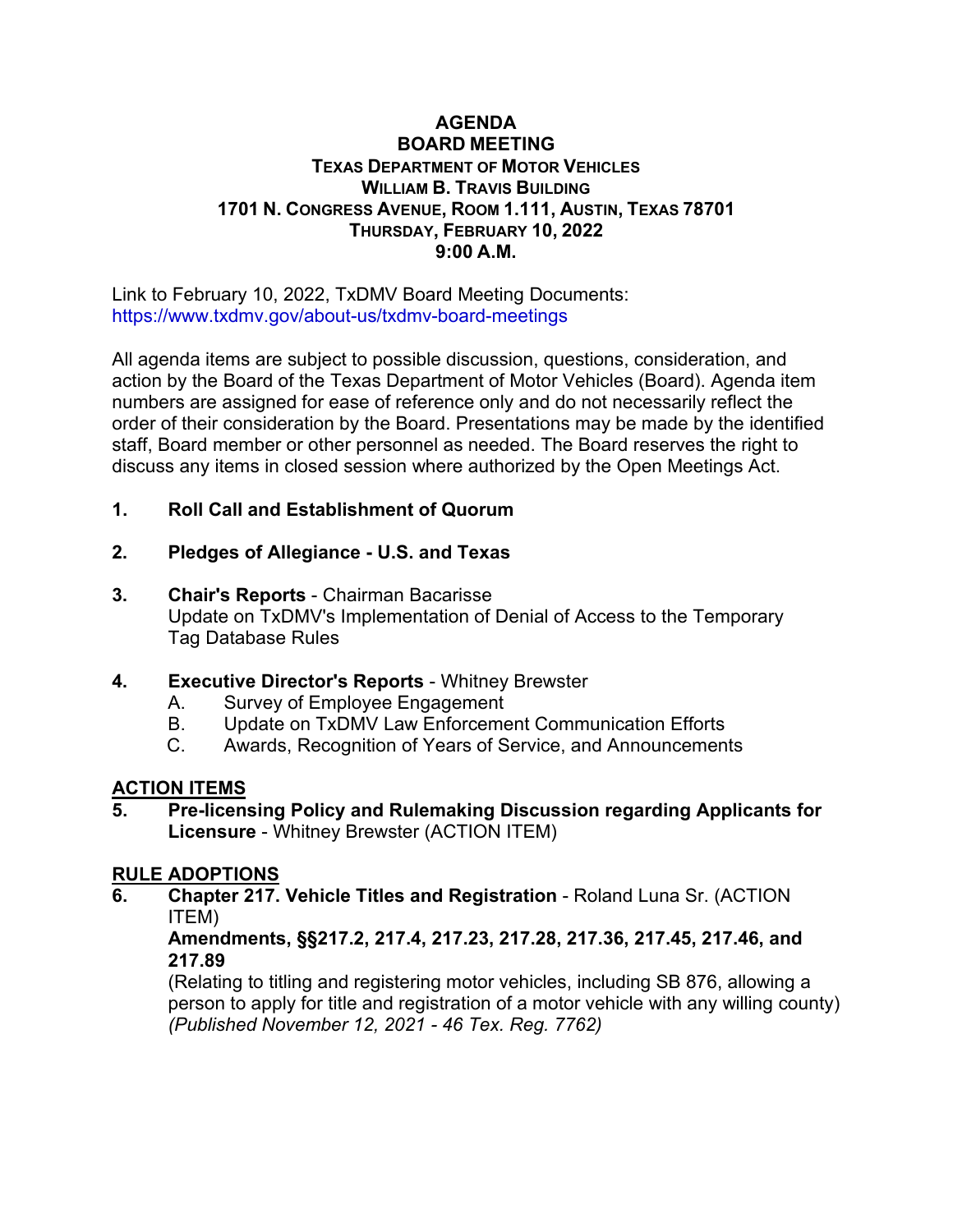**7. Chapter 217. Vehicle Titles and Registration**- Jimmy Archer (ACTION ITEM) **Amendments, §217.56**

(Relating to obtaining registration under the Unified Carrier Registration System Plan and Agreement prior to registering under the International Registration Plan; cleanup)

*(Published November 12, 2021 - 46 Tex. Reg. 7769)*

# **RULE PROPOSALS**

**8. Chapter 217. Vehicle Titles and Registration** - Clint Thompson (ACTION ITEM)

# **Amendments, §217.5**

(Relating to Evidence of Motor Vehicle Ownership)

**9. Chapter 217. Vehicle Titles and Registration.** - Clint Thompson (ACTION ITEM)

## **Amendments, §217.9**

(Relating to Bonded Titles)

#### **BRIEFING AND ACTION ITEMS**

- **10. Specialty Plate Designs** Roland Luna Sr. (ACTION ITEMS)
	- A. Classic Black-Silver New Design proposed under Transportation Code §504.801
	- B. Classic Blue-Silver New Design proposed under Transportation Code §504.801
	- C. Classic Pink-Silver New Design proposed under Transportation Code §504.801

## **11. Legislative and Public Affairs Committee Update - Committee Chair Paul Scott** (BRIEFINGS ONLY)

- A. Briefings on Legislative Implementations
- B. Briefing on 88<sup>th</sup> Regular Legislative Session Recommendations Development Schedule
- C. Briefing on Motor Vehicle Industry Regulations Advisory Committee (MVIRAC) Meeting and Recommendations
- D. Briefing on TxDMV Review of Potential Enhancements to Temporary Tags 1. AAMVA's October 2020 Temporary Tag Best Practices Guide

## **12. Finance and Audit**

Modify Contract Approval Procedures Adopted on May 2, 2019 - Glenna Bowman and Ann Pierce (ACTION ITEM)

**13. Delegation of Authority to the Executive Director to Approve the Contract to Modify the Texas International Registration Plan System (TxIRP) to Implement Senate Bill 1064** - Jimmy Archer (ACTION ITEM)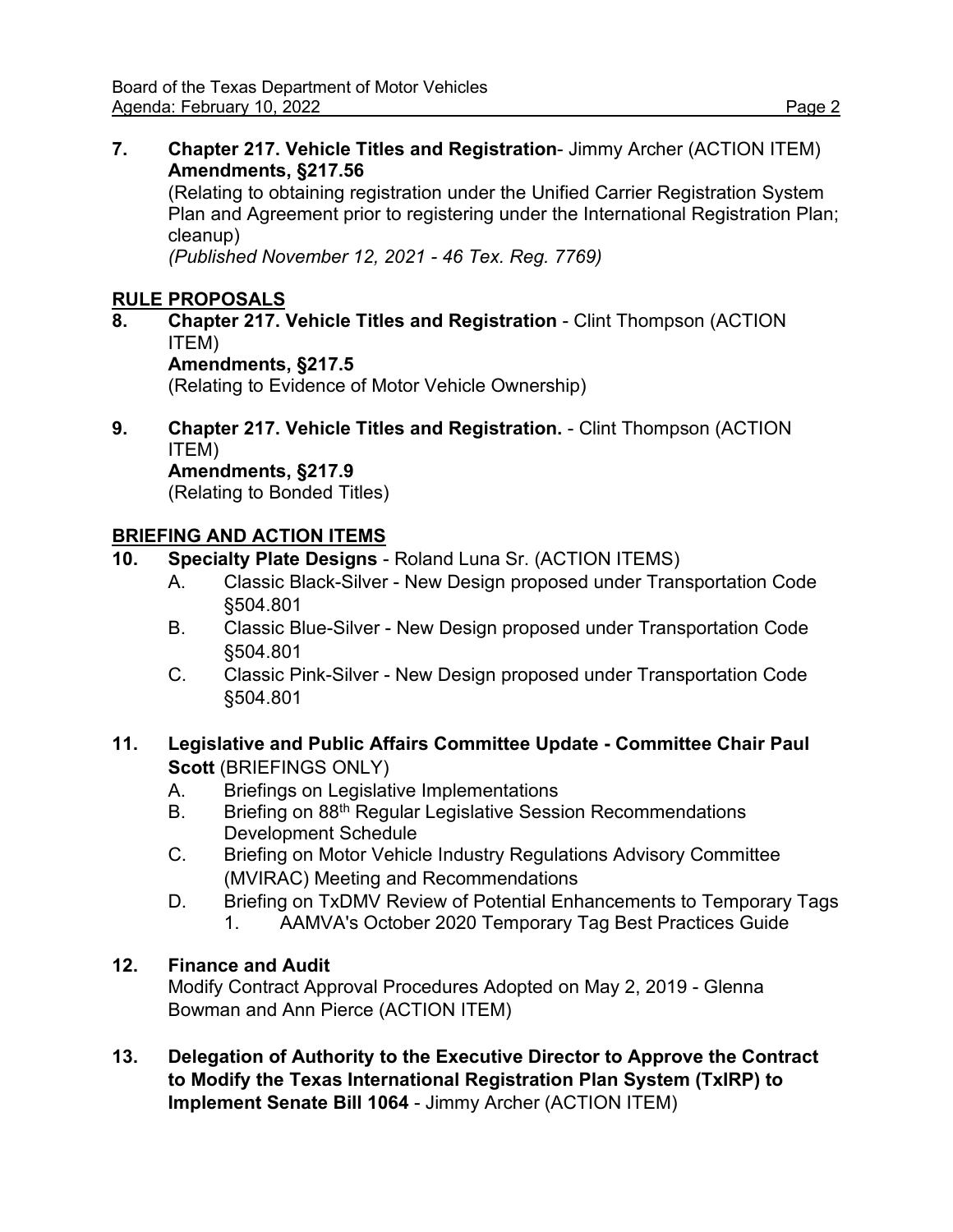- **14. Renewal of the Contract for Software Maintenance and Support for the TxIRP** - Jimmy Archer (ACTION ITEM)
- **15. Delegation of Authority to the Executive Director for the Approval and Execution of the End-User Information Technology Outsourcing Contract(s)** - Wendy Barron (ACTION ITEM)

## **CLOSED SESSION**

**16. The Board may enter into closed session under one or more of the following provisions of the Texas Open Meetings Act, Government Code Chapter 551:**

**Section 551.071** - Consultation with and advice from legal counsel regarding: - pending or contemplated litigation, or a settlement offer;

- a matter in which the duty of the attorney to the government body under the Texas Disciplinary Rules of Professional Conduct of the State Bar of Texas clearly conflicts with Government Code Chapter 551; or

- any item on this agenda.

#### **Section 551.074** - Personnel matters.

- Discussion relating to the appointment, employment, evaluation, reassignment, duties, discipline, and dismissal of personnel.

- Discussion relating to TxDMV dispute resolution process and recent EEOC

complaints and internal Civil Rights Office complaints.

- Appointment of Internal Audit Director under Texas Government Code Section 2102.006(a)

- Appointment, employment, evaluation, salary, reassignment, duties, discipline, or dismissal of, as well as any complaints or charges concerning, TxDMV staff including, but not limited to, the Executive Director, Deputy Executive Directors, General Counsel, Associate General Counsels, and any other TxDMV staff who are employed to work as an attorney at TxDMV

**Section 551.076** - Deliberation Regarding Security Devices or Security Audits. - the deployment, or specific occasions for implementation, of security

personnel or devices; or

- a security audit.

**Section 551.089** - Deliberation Regarding Security Devices or Security Audits. - security assessments or deployments relating to information resources technology;

- network security information as described by Government Code Section 2059.055(b); or

- the deployment, or specific occasions for implementation, of security personnel, critical infrastructure, or security devices.